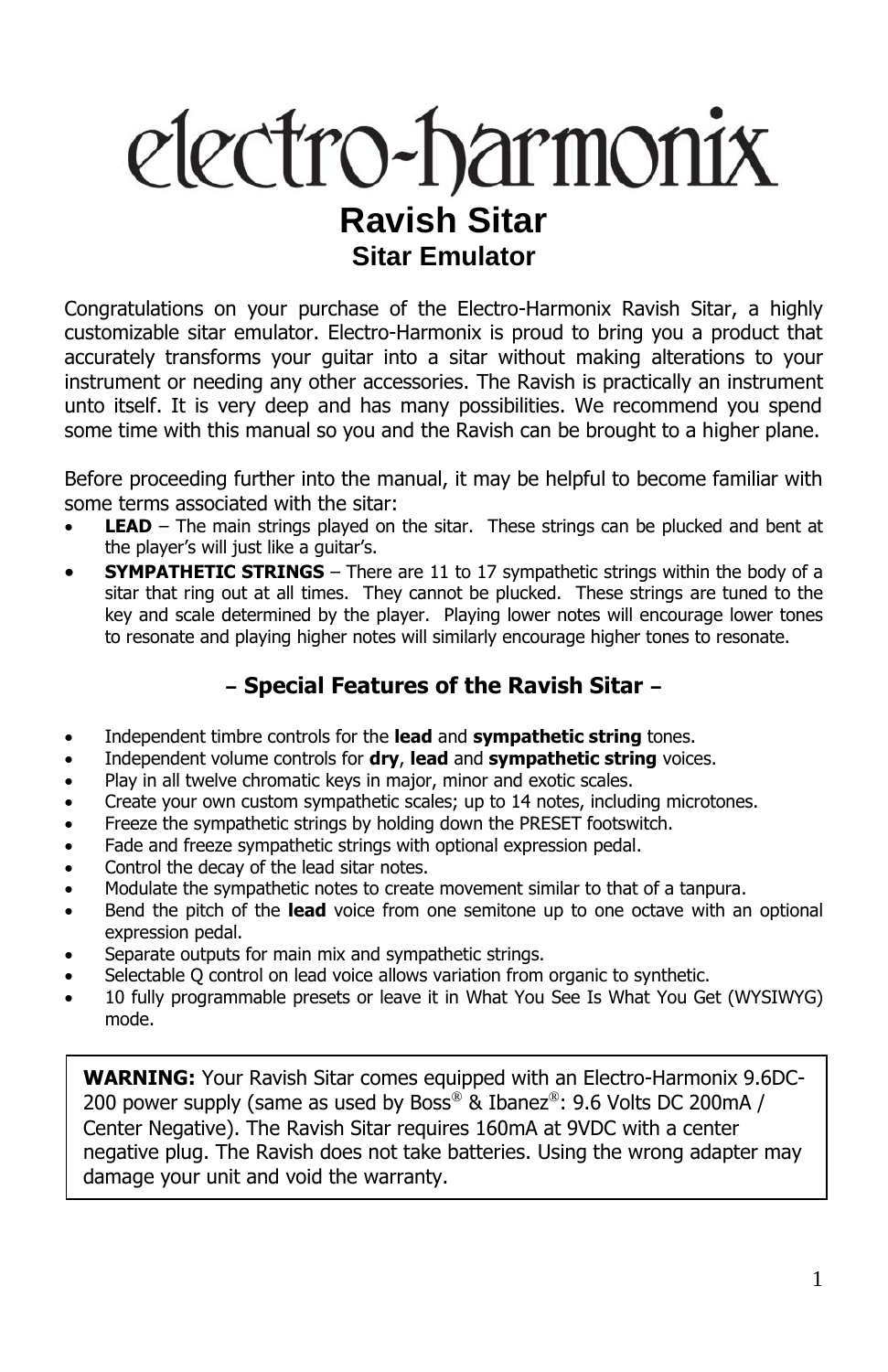#### **– QUICK START GUIDE –**

This Quick Start Guide will help you get started using your Ravish Sitar immediately. For detailed information on all of the Ravish Sitar's features and functions, please refer to the rest of this owner's manual.

#### *Setup*

- 1.Using an unbalanced instrument cable, plug the output of your instrument into the INPUT jack on the right side of the Ravish.
- 2.Connect an unbalanced instrument cable from the MAIN OUT jack on the left side of the Ravish to the input jack of an amplifier.
- 3.Connect the included AC Adaptor to a wall outlet and plug its barrel connector into the 9V power jack at the top of the Ravish.
- 4.Turn on the amplifier and turn up your instrument's volume. Press the BYPASS footswitch so that the STATUS LED is lit; the Ravish is now activated.

#### *A. Preset Settings*

Press and release the PRESET footswitch to cycle through the Ravish's preset settings. Each factory preset has been carefully prepared to utilize the deep sonic capabilities of the Ravish. You may overwrite the factory presets with your own sound creations whenever you like.

#### *B. Manual Settings*

1.To begin, turn the Ravish's knobs to the following positions:

| DRY LEVEL:          | 3 o'clock  |
|---------------------|------------|
| <b>LEAD LEVEL:</b>  | 2 o'clock  |
| SYMPATHETIC LEVEL:  | 12 o'clock |
| <b>LEAD TIMBRE:</b> | 2 o'clock  |
| SYMPATHETIC TIMBRE: | 10 o'clock |

- 2.Ensure the green PRESET LED (under left segment display) is off. If it is on, turn the white MODE/PRESET knob clockwise until the PRESET LED shuts off. This action deactivates the currently loaded preset.
- 3.Press and release the MODE/PRESET knob to cycle into KEY mode. This is denoted by the KEY LED being lit as well as a dot in the bottom-right corner of the right segment display. Rotate the MODE/PRESET knob until E MAJOR (or any key you like) is selected.
- 4.Press the MODE/PRESET knob to cycle to the DECAY control. This is denoted by the DCY LED being lit. The right segment will display a number between 0 and 9. Select 3 for a short decay resembling that of an actual sitar.
- 5.Press the MODE/PRESET knob to cycle to the MODULATION control. Select a value between 1 and 3 for a nice, slow modulation or 0 for no modulation.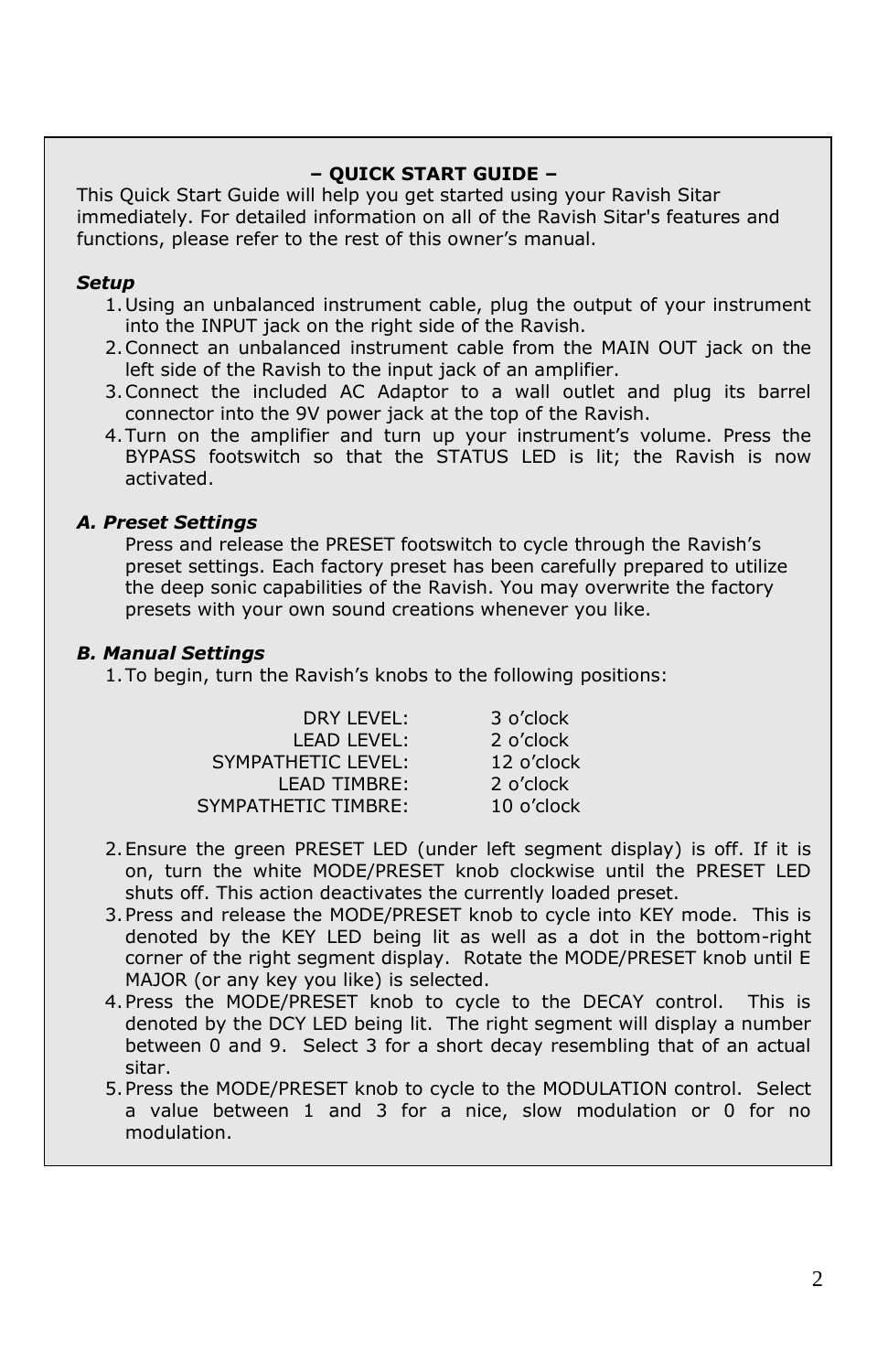

# **– KNOB FUNCTIONS –**

**DRY LEVEL** – Controls the volume of the dry signal (your original instrument's signal) present at the MAIN OUTPUT. In the fully counter-clockwise position there is no dry signal on the output. At the fully clockwise position the dry level is at max, which is 2dB above unity gain.

**LEAD LEVEL** – Controls the amount of lead sitar signal present at the MAIN OUTPUT. In the fully counter-clockwise position there is no lead signal on the output. At the fully clockwise position the lead level is at max, which is 2dB above unity gain.

**SYMPATHETIC LEVEL** – Controls the amount of sympathetic signal on the MAIN OUTPUT and the SYMPATHETIC OUTPUT. When a plug is inserted into the SYMPATHETIC OUTPUT, there is no sympathetic signal on the MAIN OUTPUT and this knob only controls the signal level on the SYMPATHETIC OUTPUT. In the fully counter-clockwise position there is no sympathetic signal on the output. At the fully clockwise position the sympathetic level is at max, which is 6dB above unity gain.

**LEAD TIMBRE** – Controls the "buzz" or "zing" of the lead tone. Turning this knob clockwise will make the lead tone sharper and more "buzzy" and turning it counterclockwise will make the sound duller and rounder.

**SYMPATHETIC TIMBRE** – Controls the "buzz" or "zing" of the sympathetic strings tone. Turning this knob clockwise will make the sympathetic tone sharper and more "buzzy" and turning it counter-clockwise will make the sound duller and rounder.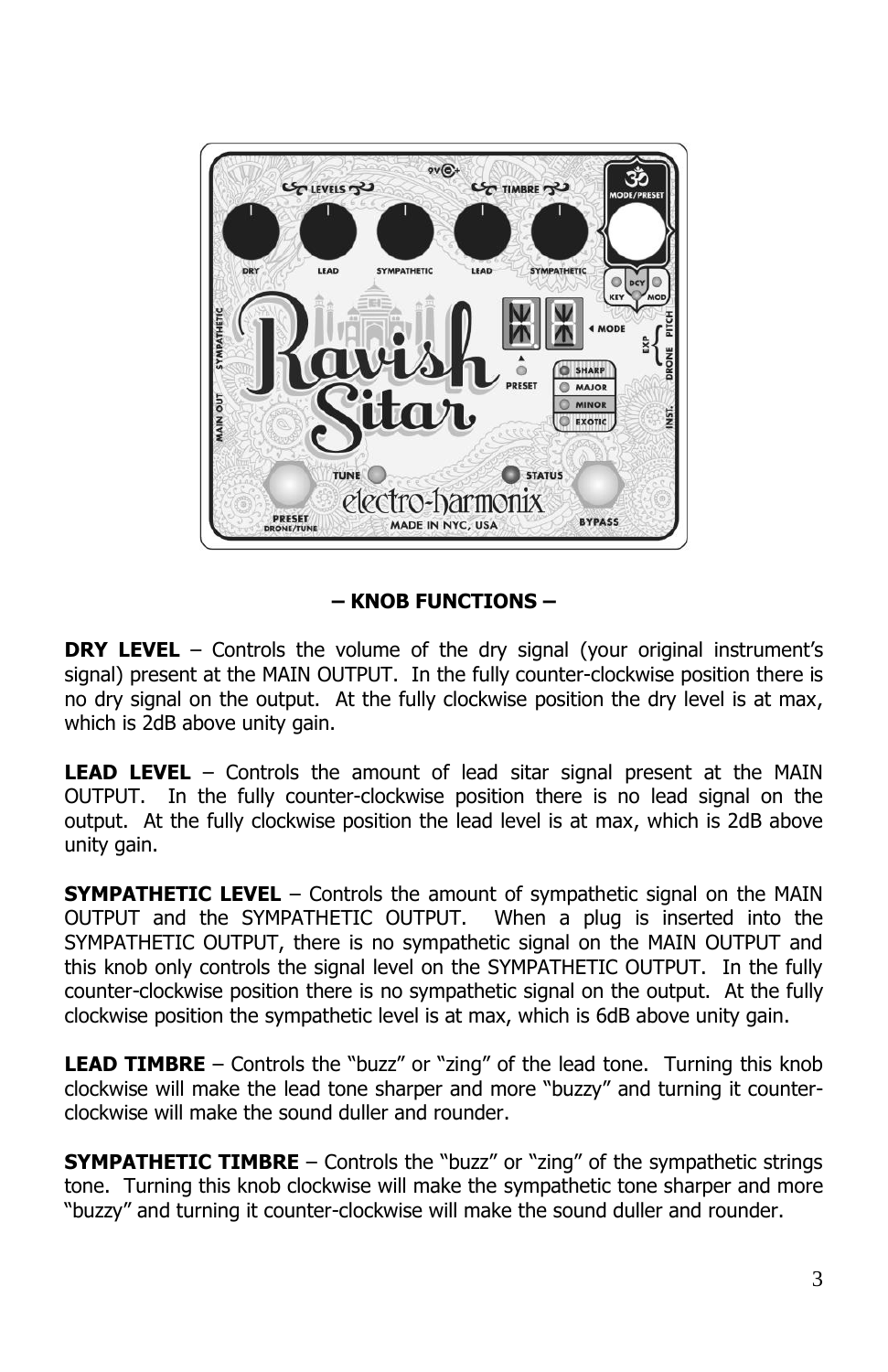# **– SWITCH FUNCTIONS –**

**MODE/PRESET Encoder** – This white knob has three functions:

- 1. When in preset mode turn this knob to scroll through the presets, though it will not load the preset. To load the selected preset, press and release the PRESET footswitch.\*
- 2. Press and hold the PRESET knob for 3 seconds to save a preset.\*
- 3. Press and release the PRESET knob (without holding it down) to toggle through the PRESET, KEY, DECAY, MODULATION, PITCH BEND and Q modes.\*\*

\*See the PRESETS section for more on presets. \*\*See page 7 for more information.

**BYPASS Footswitch & LED** – Pressing the BYPASS footswitch will toggle the Ravish between Effect mode and **buffered** Bypass mode. The associated red LED, near the BYPASS Footswitch, will light to indicate Effect mode. When this LED is off, the Ravish is in Bypass mode.

**PRESET Footswitch & LED** – The PRESET footswitch serves three purposes:

- 1. Press and release the PRESET footswitch to load a selected preset. If a preset is already loaded, the Ravish will increment up to the next preset in a cyclical fashion. The PRESET LED will light up solid, indicating a preset is loaded.\*
- 2. When in KEY MODE, press and hold the PRESET footswitch to engage the custom tuning feature of the Ravish.\*\*
- 3. When in any mode other than KEY MODE, press and hold the PRESET footswitch to freeze the sympathetic strings.\*\*\*

\*See the PRESETS section for more on presets.

\*\*See the KEY MODE section for more on key mode.

\*\*\*See the FREEZE MODE section for more on freezing the sympathetic strings.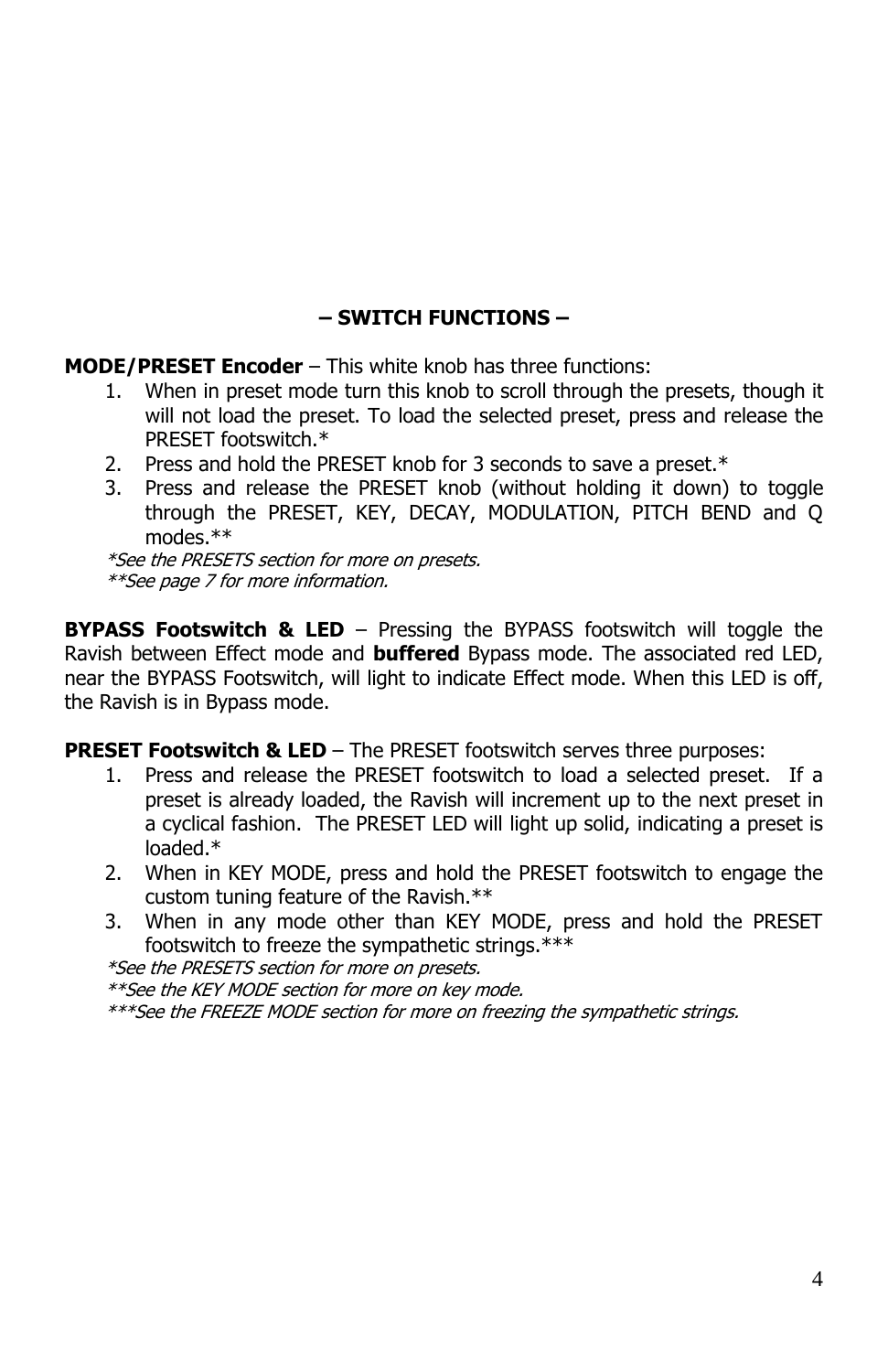### **– KEY MODE –**

The Ravish Sitar can be put into KEY MODE by pressing and releasing the MODE/PRESET encoder. When in KEY MODE, the KEY LED will light as well as the TUNE LED and one or more of the SHARP, MAJOR, MINOR and EXOTIC LEDs. A decimal point will be visible in the bottom-right corner of the right segment display and the selected key will be displayed. A "K" will briefly display on the left segment display.

Rotating the MODE/PRESET knob will cycle through each chromatic key in the MAJOR, MINOR and EXOTIC modes. For example, starting in the key of E MAJOR, rotating the MODE/PRESET knob counter-clockwise will cycle through E MAJOR, E MINOR, E EXOTIC, D# MAJOR, D# MINOR, D# EXOTIC, etc. In the case of D# the letter D will display and the SHARP LED, below the digit, will be lit.

The key and scale selected determines the notes of the sympathetic strings that will resonate. While it is not mandatory, it is often more sonically pleasing to play within the scale selected. The EXOTIC scale is unlike most traditional Western scales. It is known as the Bhairava scale in classical Hindustani music and can be described by the major scale with a flat second and flat sixth. A chart detailing the major, minor and exotic scales in each key can be found on the following page.

**CUSTOM SCALE TUNING** – The Ravish Sitar also allows the user to custom tune the sympathetic strings.

- 1. While in KEY MODE, press and hold the PRESET footswitch for two seconds, after which the key display will go blank and the MAJOR, MINOR and EXOTIC LEDs will stay lit. KEEP HOLDING THE FOOTSWITCH DOWN WHILE INPUTTING NOTES.
- 2. Play the first note as the root note of the scale and the Ravish will recognize it by displaying the note on the right segment display. NOTE FOR BASS/LOW TUNING PLAYERS: The pitch estimator can be unreliable below 63 Hz so be sure to play the desired note loudly and clearly.
- 3. Silence the note and then play the second note of the desired scale. Once the note is recognized, silence it and continue the process until all of the notes of the custom scale are recognized. Up to 14 notes can be programmed.
- 4. Release the PRESET footswitch to retain the custom scale. This mode is indicated by the MAJOR, MINOR and EXOTIC LEDs staying lit.

The MODE/PRESET encoder can be used to cycle through and edit other parameters, but rotating this knob while in KEY MODE will erase the custom scale. It is recommended that the user saves the custom scale in a preset to recall it at a later time.

**KEY TRANSPOSITION** – The Ravish has the ability to transpose the entire sympathetic string set to another key without having to scroll to that key. This is helpful for users who need to change keys on the fly or use "quarter tuning" (i.e. tune their instruments halfway between semitones). To do this, follow the CUSTOM SCALE TUNING instructions above but only program one note (the root) and then release the PRESET footswitch.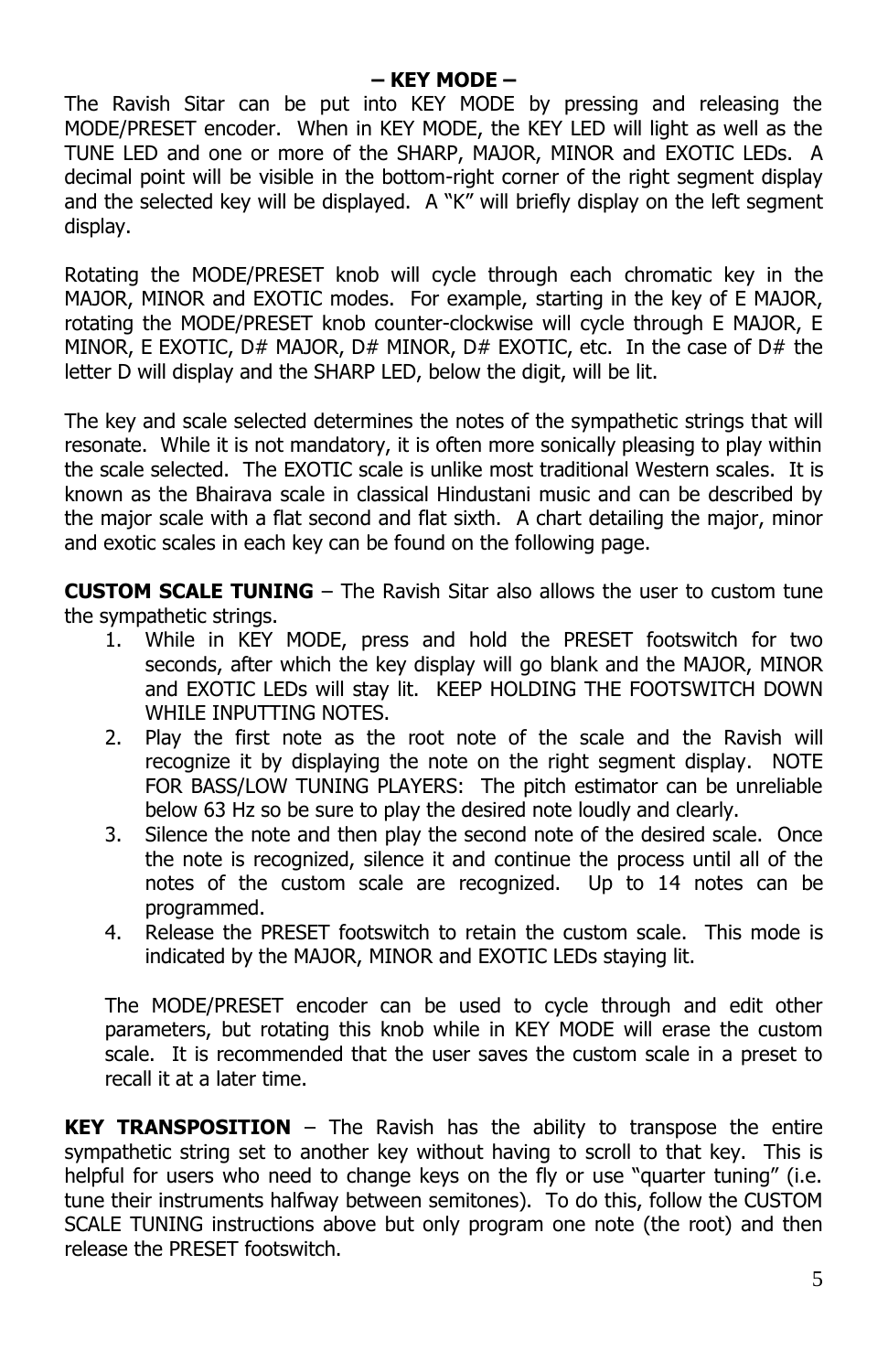#### **– SCALES CHART –**



6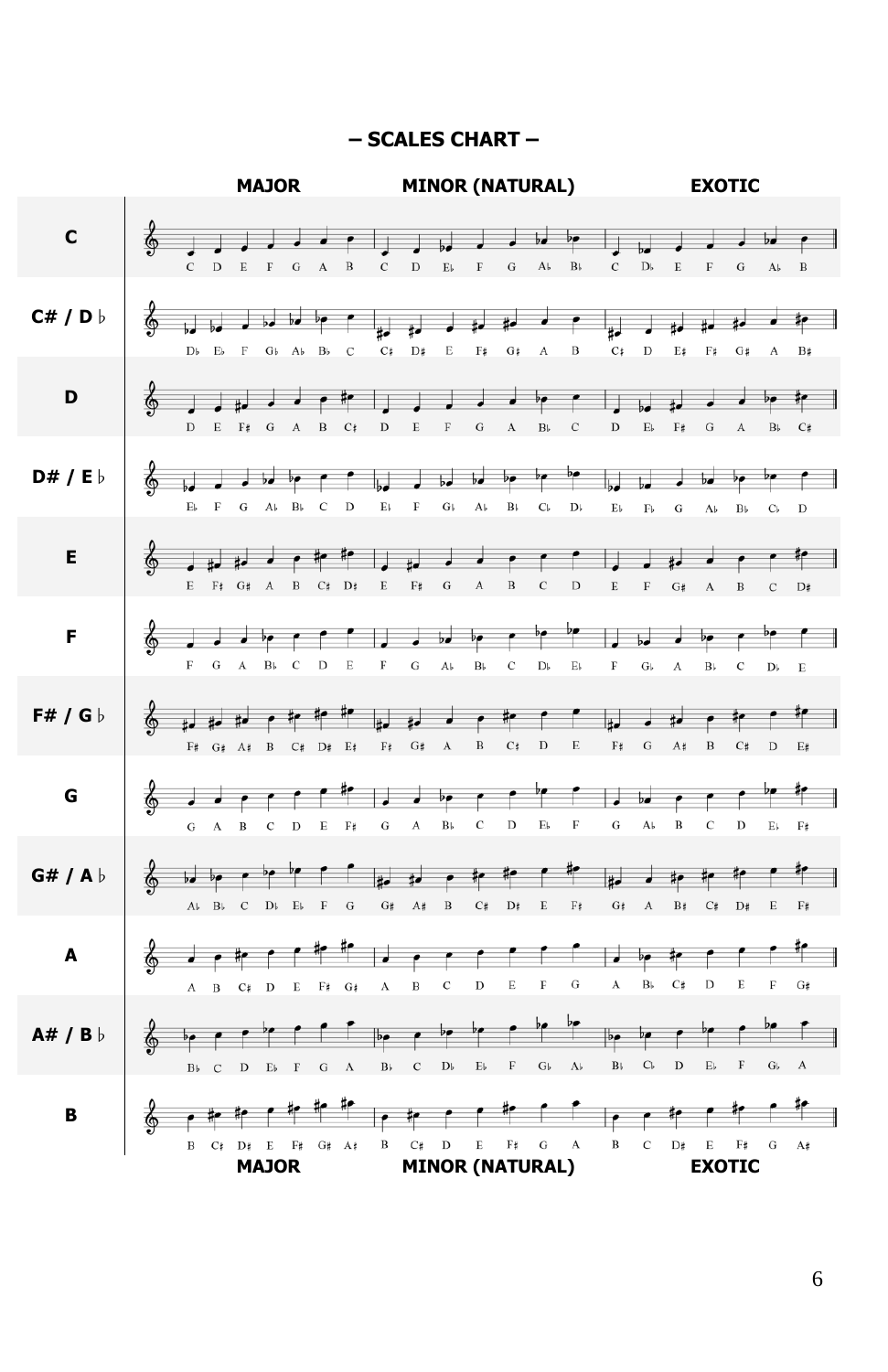### **– DECAY MODE –**

From KEY MODE, press and release the MODE/PRESET encoder once to put the Ravish into DECAY MODE, denoted by the DCY LED being lit as well as a "D" displaying briefly on the left segment display. In this mode the user can change the note decay of the lead sitar sound. This parameter ranges from 0 to 9 with 0 being the shortest decay and 9 being the longest. The default value is 3.

#### **– MODULATION MODE –**

From DECAY MODE, press and release the MODE/PRESET encoder once to put the Ravish into MOD MODE, denoted by the MOD LED being lit as well as an "M" displaying briefly on the left segment display. In this mode the user can add modulation to the sympathetic strings. The modulation is intended to emulate the sound of a tanpura (aka tambura), an instrument commonly used to accompany the sitar in live performance. As this parameter's value increases, the modulation's rate gets faster. The default setting is 0 (no modulation).

#### **– Q MODE –**

From MOD MODE, pressing the MODE/PRESET encoder once will put the Ravish in Q MODE, denoted by the DCY and MOD LEDs being lit as well as a "Q" displaying briefly on the left segment display. In this mode the user can adjust the Q setting of both the lead and sympathetic strings. This parameter ranges from 0 to 4 with 4 being the most "sharp" or "synthetic" setting. The default setting is 4.

#### **– PITCH MODE –**

ONLY AVAILABLE WHEN AN EXPRESSION PEDAL IS PLUGGED INTO THE PITCH EXP JACK. With an expression pedal plugged into the PITCH EXP jack, from Q MODE, pressing the MODE/PRESET encoder once will put the Ravish into PITCH MODE, denoted by the KEY, DCY and MOD LEDs being lit as well as a "P" displaying briefly on the left segment display. Here the user can change the maximum number of semitones the lead sitar sound will bend at the expression pedal's toe down position. The default setting is 2 (one whole step) but this parameter ranges from 1 semitone to a full octave (signified by the letter O). The expression pedal only bends up in pitch.

#### **– FREEZE MODE –**

When in any mode other than KEY MODE, pressing and holding the PRESET footswitch freezes the sympathetic strings indefinitely. While frozen, all controls are still functional and can be tweaked to the user's taste.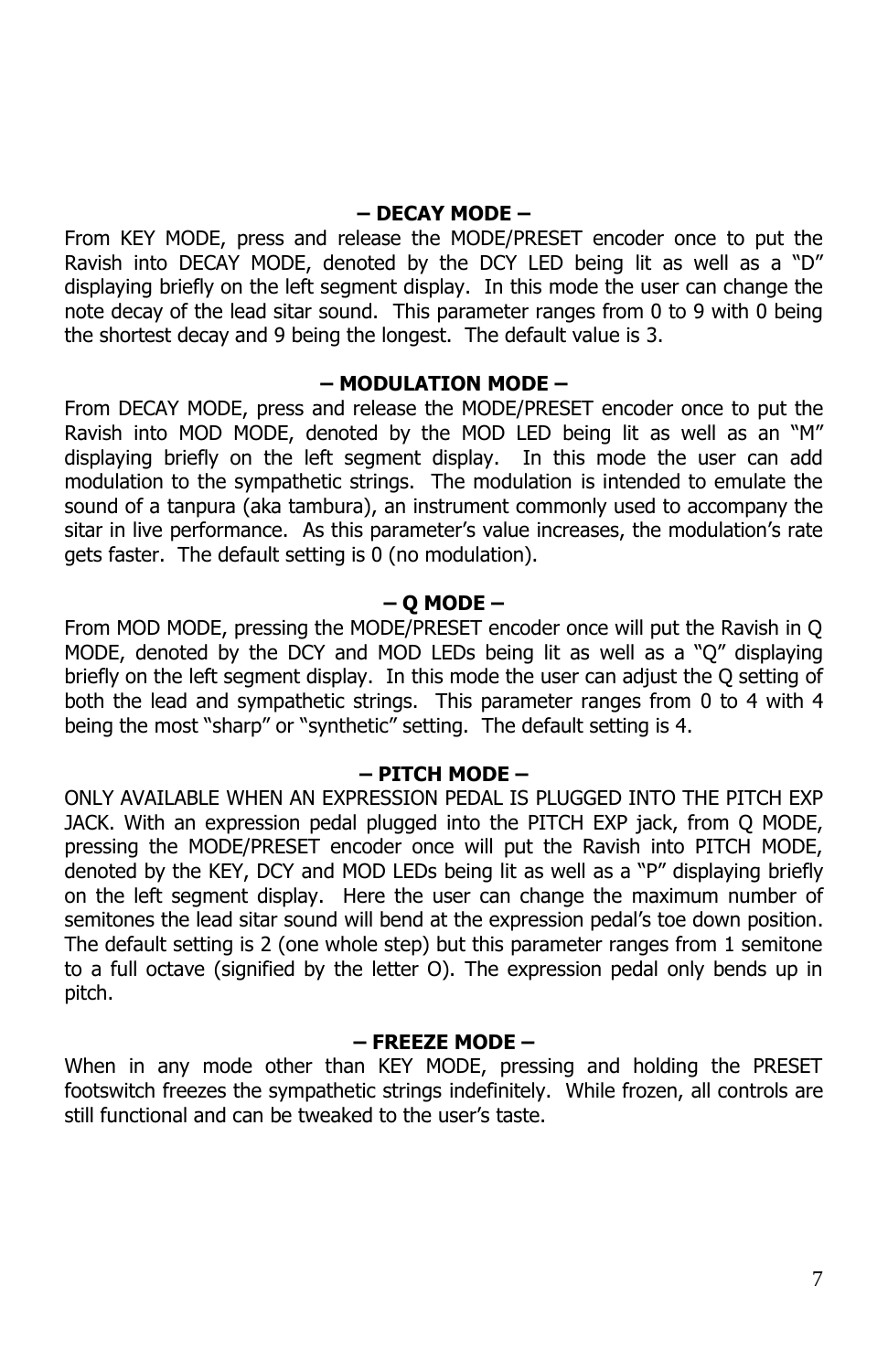# **– I/O CONNECTIONS –**

**INPUT** – Connect the output of your instrument or another effects pedal to this jack.

**MAIN OUT** – This jack contains the dry, lead sitar and sympathetic string signals. When a cable is plugged into the SYMPATHETIC OUT, the MAIN OUT contains only the dry and lead sitar signals.

**SYMPATHETIC OUT** – This output contains only the sympathetic strings signal and is intended for use with external effects and/or to go to a separate amplifier. When this output is in use, no sympathetic strings will be present on the MAIN OUT.

**DRONE EXP** – An optional expression pedal<sup>\*</sup> can be plugged into this jack for manual control of the Ravish's sympathetic strings. With the expression pedal in the heel position, no sympathetic strings are present in the mix. As the pedal is rocked forward, the sympathetic strings will fade in and freeze. At the toe-down position, the volume of the sympathetic strings will be at the SYMPATHETIC LEVEL knob setting.

**PITCH EXP** – An optional expression pedal\* can be plugged into this jack and used to bend the pitch of the lead sitar up. Once the expression pedal is plugged in, a menu becomes available by pressing and releasing the white MODE/PRESET knob past the Q setting. All three of the MODE LEDs will light up and the right segment display will show how many semitones the pitch can be bent up.

\*The expression pedal must have a Tip-Ring-Sleeve connection. It is important that the expression pedal have the correct polarity. The tip of the plug must be connected to the wiper of the potentiometer inside the expression pedal. If you are not sure what type of expression pedal to use, try one with a polarity switch so that it will work with many different types of instruments. Some suggested Expression Pedals: M-Audio EX-P, Moog EP-2, Roland EV-5 or Boss FV-500L. You may also connect a control voltage to the jack with a TS plug. The Control Voltage range must be between 0 V to 5 V.

#### **– POWER –**

Use the supplied AC adaptor to power the Ravish. Plug the barrel connector of the adaptor into the 9V power jack located at the top of the unit. The Ravish requires 9 – 9.6VDC at 200mA with a center negative plug. The Ravish accepts Boss™ style AC adaptors. The actual current draw of the Ravish is 160mA.

#### **– TECHNICAL SPECIFICATIONS –**

36082 Hz 24 hits 32 bits 4.9 Vp-p

| Sample Rate:                           | 36082 Hz |
|----------------------------------------|----------|
| A/D and D/A Conversion Bit Resolution: | 24 bits  |
| Processed Audio Bit Resolution:        | 32 bits  |
| ADC Clipping Level:                    | 4.9 Vp-p |
| Output Clipping Level:                 | 4.7 Vp-p |

Input Jack Impedance **Output Jack Impedance** INPUT: 2.2 MΩ MAIN OUT: 680 Ω SYMPATHETIC: 680 Ω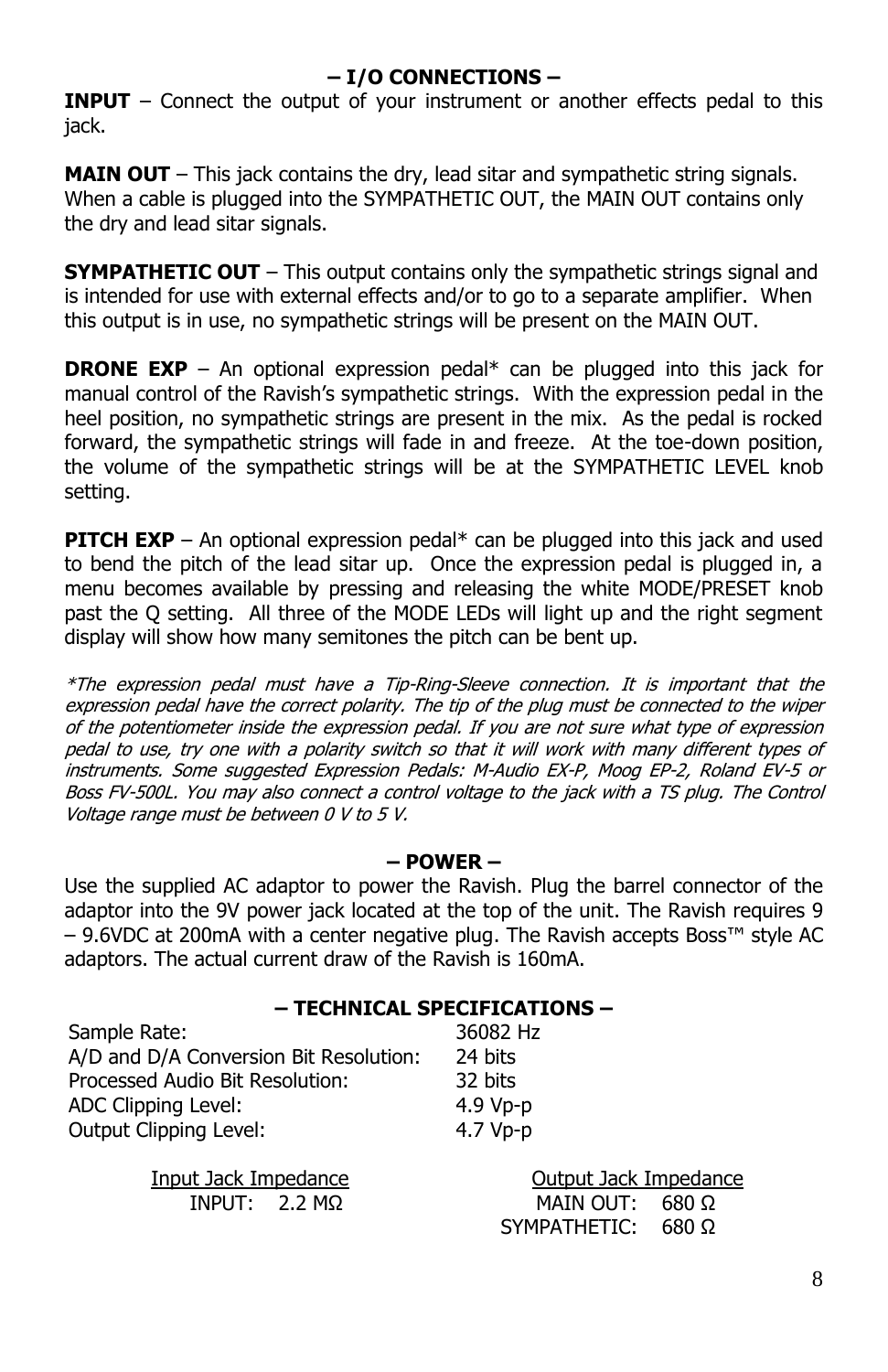#### **– PRESETS –**

Press and release the PRESET footswitch once to enter PRESET MODE. The Ravish has ten fully programmable presets. Saving a preset will capture the setting of each of the five black knobs and all internal settings. Once a preset is saved, the Ravish will remember its settings after power has been disconnected. Preset ten is denoted by the Roman numeral "X". The Ravish also has What You See Is What You Get (WYSIWYG) mode, denoted by a "W" on the preset display.

# **Preset Save Procedure**

- 1. Once you have created a sound you want to save or if you want to save an edited preset, turn the MODE/PRESET knob to display the preset LED number where you want to save the setting to.
- 2. Press down and hold the MODE/PRESET knob for 3 seconds. The preset digit will blink to indicate save completion.
- 3. After the digit stops blinking, release the MODE/PRESET knob. The PRESET LED will light up solid.
- 4. Your preset is now saved.

# **Preset Load Procedure**

There are two options for loading presets:

- A. Press and release the PRESET footswitch repeatedly until the preset you want to load is selected. Make sure the PRESET LED is lit to indicate your preset is loaded. **Please Note:** The current knob positions are no longer valid.
- B. Use the MODE/PRESETS knob and the PRESET footswitch.
	- 1. Turn the PRESETS knob so the preset number where the preset was saved is selected.
	- 2. Press and release the PRESET footswitch. The PRESET LED will light up to indicate that the preset is loaded. **Please Note:** The current knob positions are no longer valid.

After loading a preset, if you move a knob, the knob's new location will supersede the preset's stored value for that knob. At this point, the PRESET LED will blink rapidly to indicate that a knob has been moved, though a preset is still loaded.

# **Preset Unload Procedure**

A preset can be unloaded to restore the current knob positions. Turn the MODE/PRESETS knob clockwise until a "W" appears on the preset display. Once the "W" appears, the preset is unloaded and the current knob positions take over. This will also revert the KEY, DECAY, MODULATION and PITCH BEND parameters to their prior, non-preset settings. If preset X is loaded, upon pressing the PRESET footswitch, the Ravish will cycle to WYSIWYG mode, where no preset is loaded. Press the PRESET footswitch again and preset 1 will load.

## **Factory Preset Restore Procedure**

- 1. Press and hold down the MODE/PRESET knob and the PRESET footswitch while applying power.
- 2. After applying power, continue to hold down both switches until you see all of the LEDs blink rapidly. At this point you can release the switches; the factory presets have been restored.